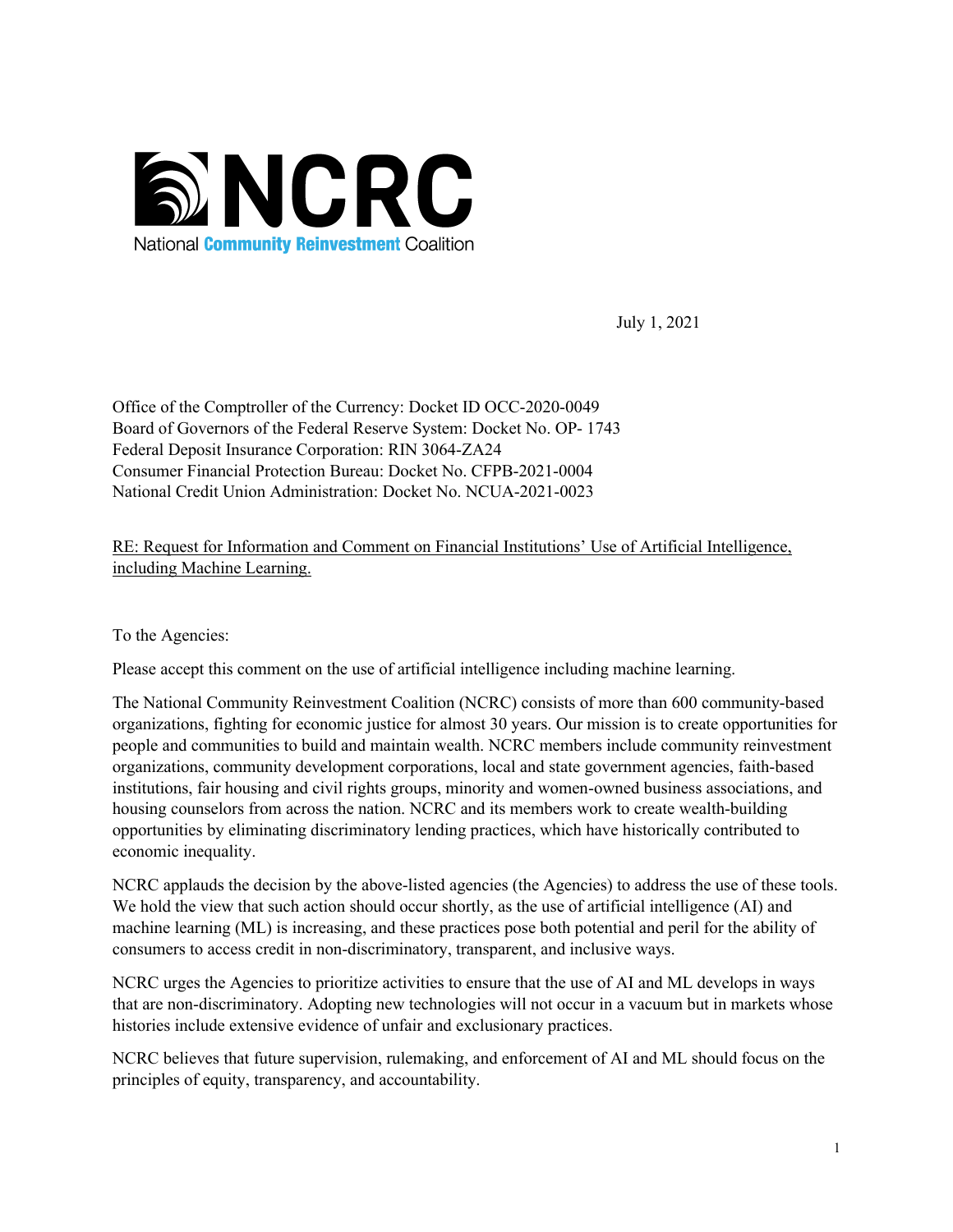A commitment to *equity* includes, but is not limited to, explicitly identifying discriminatory practices as a type of risk by providing guidance on the disparate impact standard by updating the language to state that the creditor practice must meet a "substantial, legitimate, non-discriminatory interest, and by emphasizing diversity in hiring.

A commitment to *transparency* includes, but is not limited to, requiring lenders to prioritize explainability, engaging with community groups, addressing how consumers can determine if incorrect data was used to evaluate their creditworthiness, housing a testing data set at the FFIEC, updating adverse-action notice requirements, and publishing research on the use of algorithmic underwriting.

A commitment to *accountability* includes, but is not limited to, holding lenders accountable to use inclusive training data sets and not to use variables that are proxies for protected class status,<sup>1</sup> investing in staff and resources to facilitate robust supervision and enforcement, stating that lenders are accountable for their models even if they contract with third-party vendors, and providing guidance on how and when lenders can find less discriminatory alternatives.

The NCRC also helped draft a separate set of comments collectively submitted by a group of civil rights, consumer, technology, and other organizations ("Joint Comment"), which addresses these principles and many of the questions raised by the Agencies.<sup>2</sup> This separate comment provides additional information and requests for guidance sought by the Agencies that NCRC believes will foster the non-discriminatory use of AI, machine learning, and alternative data.

The NCRC regularly convenes discussions with its financial industry councils comprised of national banks, community banks, mortgage lenders, and financial technology firms to consider important issues related to the financial markets and these discussions helped inform this comment. The NCRC's Innovation Council for Financial Inclusion has focused on artificial intelligence, machine learning, algorithms, and alternative data as its members are fintech companies.<sup>3</sup> The statement of the Innovation Council on Disparate Impact, which focuses on artificial intelligence, is discussed in more detail below in response to Questions 4 and 5.

### **1. ANSWERS to INDIVIDUAL QUESTIONS**

Question 3) For which uses of AI is lack of explainability more of a challenge? Please describe those challenges in detail. How do financial institutions account for and manage the varied challenges and risks posed by different uses?

To create explainable and interpretable models, the Agencies should:

a) require lenders to use explainable models or explainability techniques that can accurately describe the reasons for a decision made by an AI model,

b) To fulfill the purpose of adverse-action notices, the Consumer Financial Protection Bureau (the "CFPB" or "the Bureau") should reconsider the content and form of adverse-action notices,

<sup>&</sup>lt;sup>1</sup> 12 C.F.R. pt. 1002, Supp. I,  $\P$  1002.2(p)-4

<sup>2</sup> The group includes the National Fair Housing Alliance, Fair Play AI, ACLU, Lawyer's Committee, Upturn, AI Blindspot, FinRegLab, Tech Equity Collaborative, BLDS, and Relman Colfax.

<sup>3</sup> The members of NCRC's Innovation Council are Affirm, Lending Club, PayPal, Square, Oportun, and Varo.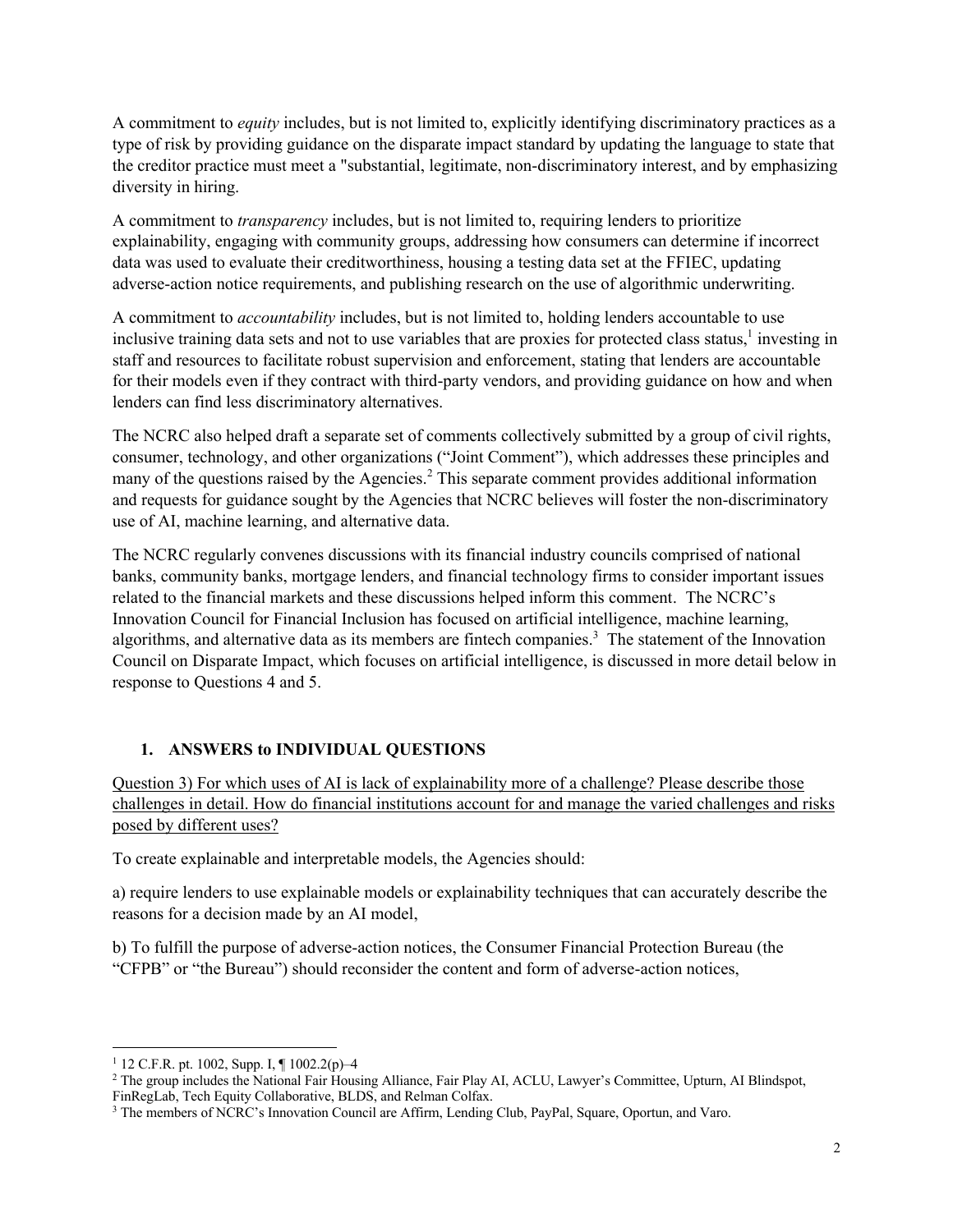c) require lenders only to use data elements that would give turned-down applicants the agency to improve their creditworthiness,

d) shorten the time between the decision and the delivery of the notice,

e) staff and invest in the ability to test explainability, including tests for explainability among different demographic groups, and

f) issue a statement that models that are not explainable have heightened risks for discriminatory impacts in AA notices, and

g) provide guidance on how consumers can resolve instances where incorrect data has been used to evaluate their creditworthiness.

*a. Require lenders to use explainable models or to use explainability techniques that can accurately describe the reasons for a decision made by an AI model.*

In a 2021 survey, 65 percent of 100 C-suite executives at AI-focused corporations felt their companies would not be able to explain how their AI models worked, and only 20 percent said their companies were actively monitoring their models for fairness.<sup>4</sup>

To ensure that credit markets are non-discriminatory, lenders must understand how their models work. If a lender cannot explain its basis for a decision to an applicant, then it risks losing the trust it may have had with that individual. If the public ceases to expect financial institutions to provide explanations for their decision-making, then its lack of confidence will undermine the overall integrity of financial markets.

Lenders can achieve explainability in one of two ways: by selecting model types that are inherently explainable or using "post-hoc" tools that explain the results of models that were not fully explainable at the outset of their development. 5

For lenders that choose the latter, the Agencies should ask lenders to provide weights for the most significant elements of the decision. For example, lenders could use Shapley values, a tool developed in game theory, to determine the level of the "contribution" made by each variable to the outcome, or contract with vendors to avail their organizations of "bolt-on" explainability solutions.

However, post-hoc methods resolve problems that would otherwise have not existed if the models were originally constructed with explainable information and interpretable models. Explainable models, which can incorporate subject-matter expertise and other aspects of human reasoning, generally present a better option. Explainable models can establish safeguards against the kinds of nonsensical conclusions that may occur when ML observes patterns in training data sets that contradict common sense, such as by making models with monotonic constraints<sup> $6$ </sup> or other types of rule sets.

Information lenders must report to show that they are providing accurate explanations of their underwriting models include:

<sup>4</sup> FICO. "The State of Responsible AI." FICO, May 28, 2021. https://mobileidworld.com/fico-urges-businesses-prioritize-ethicsai-development-052805/.

<sup>&</sup>lt;sup>5</sup> FICO. "The State of Responsible AI." FICO, May 28, 2021. https://mobileidworld.com/fico-urges-businesses-prioritize-ethicsai-development-052805/.

 $6$  Ajay Tiwari. "Application of Monotonic Constraints in Machine Learning Models: A Tutorial on Enforcing Monotonic Constraints in XGBoost and LightGBM Models." *Medium*, May 1, 2020. https://medium.com/analytics-vidhya/application-ofmonotonic-constraints-in-machine-learning-models-334564bea616.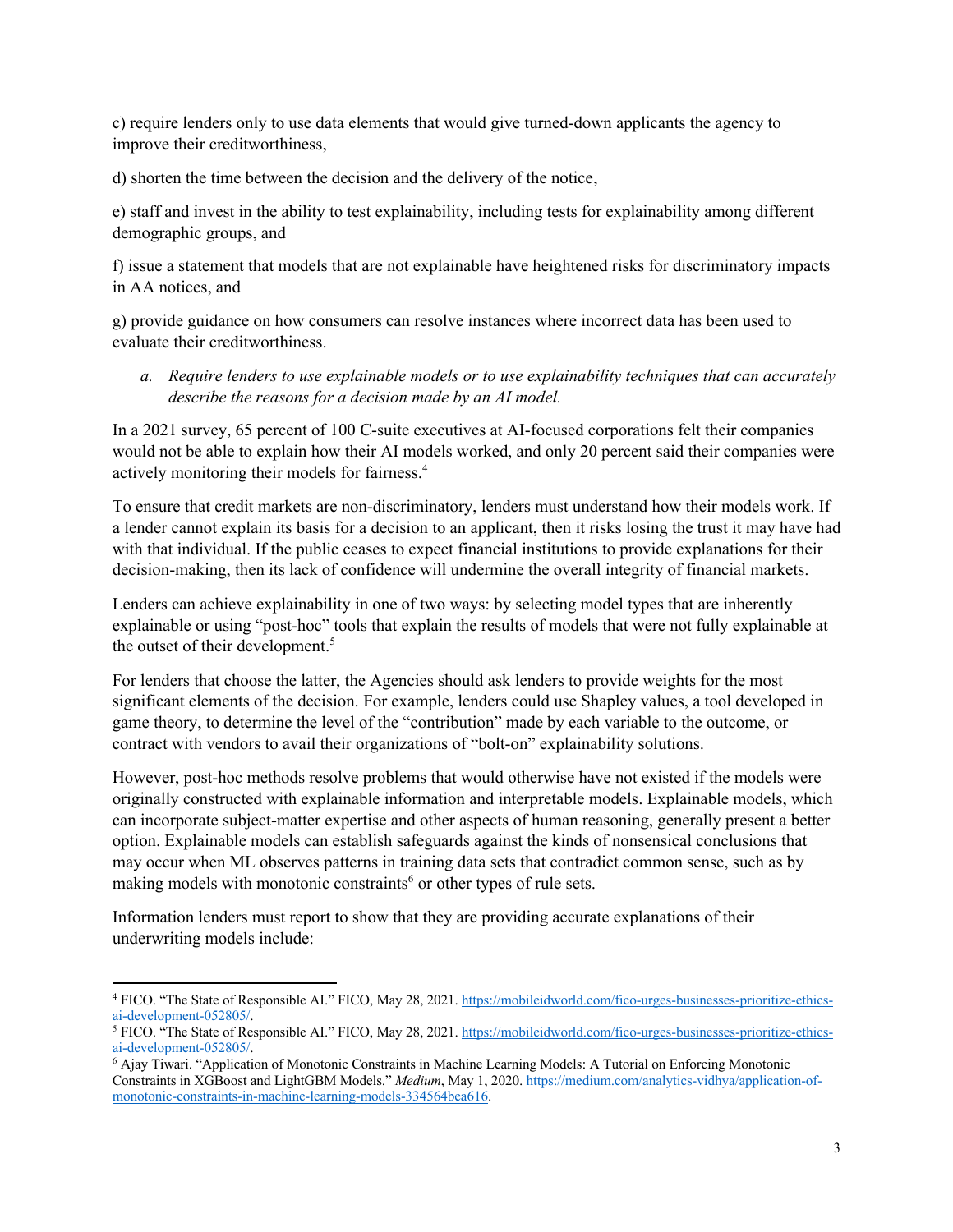- Showing they have compliance systems that can explain reasons for all decisions and provide evidence to support each decision. Compliance systems test the accuracy of explanations.
- Verifying that these systems provide explanations that are understandable to individual users. Given that a one-size-fits-all approach is not always possible, systems could use loan-level data to verify that the explanations are equally accurate for protected classes and white applicants.
- Building a system that includes a check to ensure that applications are made only when the algorithm has enough data to generate a decision with confidence. A knowledge-limit constraint, where a decision is not made if an underwriting system lacks enough data for training, becomes particularly important if a training data set does not include a demographically inclusive set of cases.7

At the minimum, explanations should provide a benefit to users. Certainly, explanations that meet the needs for compliance, for societal trust, or the needs of the system's owner have value, but the priority should be to ensuring that the standard of user benefit is met.<sup>8</sup>

Some lenders may contend that using explainable models requires them to compromise on the predictive power of a model, and therefore, any expectation of building meaningful models implies a constraint against their business interests. However, explainable artificial intelligence (XAI) is not necessarily less accurate compared to black-box AI. Moreover, XAI brings values such as transparency and accountability to markets that black box models cannot.<sup>9</sup> Safeguards to protect individuals deserve strong regulatory support. Indeed, European regulators are seeking to place AI-based credit underwriting in a special class of high-risk AI systems. The European Union's 2021 proposed *Artificial Intelligence Act* notes:

Another area in which the use of AI systems deserves special consideration is the access to and enjoyment of certain essential private and public services and benefits necessary for people to fully participate in society or to improve one's standard of living. In particular, AI systems used to evaluate the credit score or creditworthiness of natural persons should be classified as high-risk AI systems, since they determine those persons' access to financial resources or essential services such as housing, electricity, and telecommunication services. AI systems used for this purpose may lead to discrimination of persons or groups and perpetuate historical patterns of discrimination, for example based on racial or ethnic origins, disabilities, age, sexual orientation, or create new forms of discriminatory impacts.<sup>10</sup>

NCRC's 2020 policy agenda states that "every person in a community, regardless of their race, age or socioeconomic status, should have the opportunity to build wealth. Equal access to financial products and services is critical, and building community prosperity requires a long-term plan to expand and preserve access to credit and capital."<sup>11</sup>

 $10$  European Union. Proposal for a Regulation laying down harmonized rules on artificial intelligence (n.d.). https://digitalstrategy.ec.europa.eu/en/library/proposal-regulation-laying-down-harmonised-rules-artificial-intelligence.

<sup>7</sup> Joy Buolamwini and Timnit Gebru. "Gender Shades: Intersectional Accuracy Disparities in Commercial Gender Classification." In *Proceedings of Machine Learning Research*, 81:1–15. New York, NY, 2018. http://proceedings.mlr.press/v81/buolamwini18a/buolamwini18a.pdf.

<sup>&</sup>lt;sup>8</sup> P. Jonathon Phillips, Carina A. Hahn, Peter C. Fontana, David A. Broniatowski, and Mark A. Przybocki. "Four Principles of Artificial Intelligence." Gaithersburg, Maryland: National Institute of Standards and Technology, August 2020. https://www.nist.gov/document/four-principles-explainable-artificial-intelligence-nistir-8312.

<sup>9</sup> Rudin, Cynthia and Radin, Joanna. "Why Are We Using Black Box Models in AI When We Don't Need To? A Lesson From An Explainable AI Competition." *Harvard Data Science Review* 1, no. 2 (2019). https://doi.org/10.1162/99608f92.5a8a3a3d.

<sup>&</sup>lt;sup>11</sup> National Community Reinvestment Coalition. "2020 Policy Agenda for the 116th Session of Congress," May 2020. https://ncrc.org/2020-policy-agenda-for-the-116th-session-of-congress/.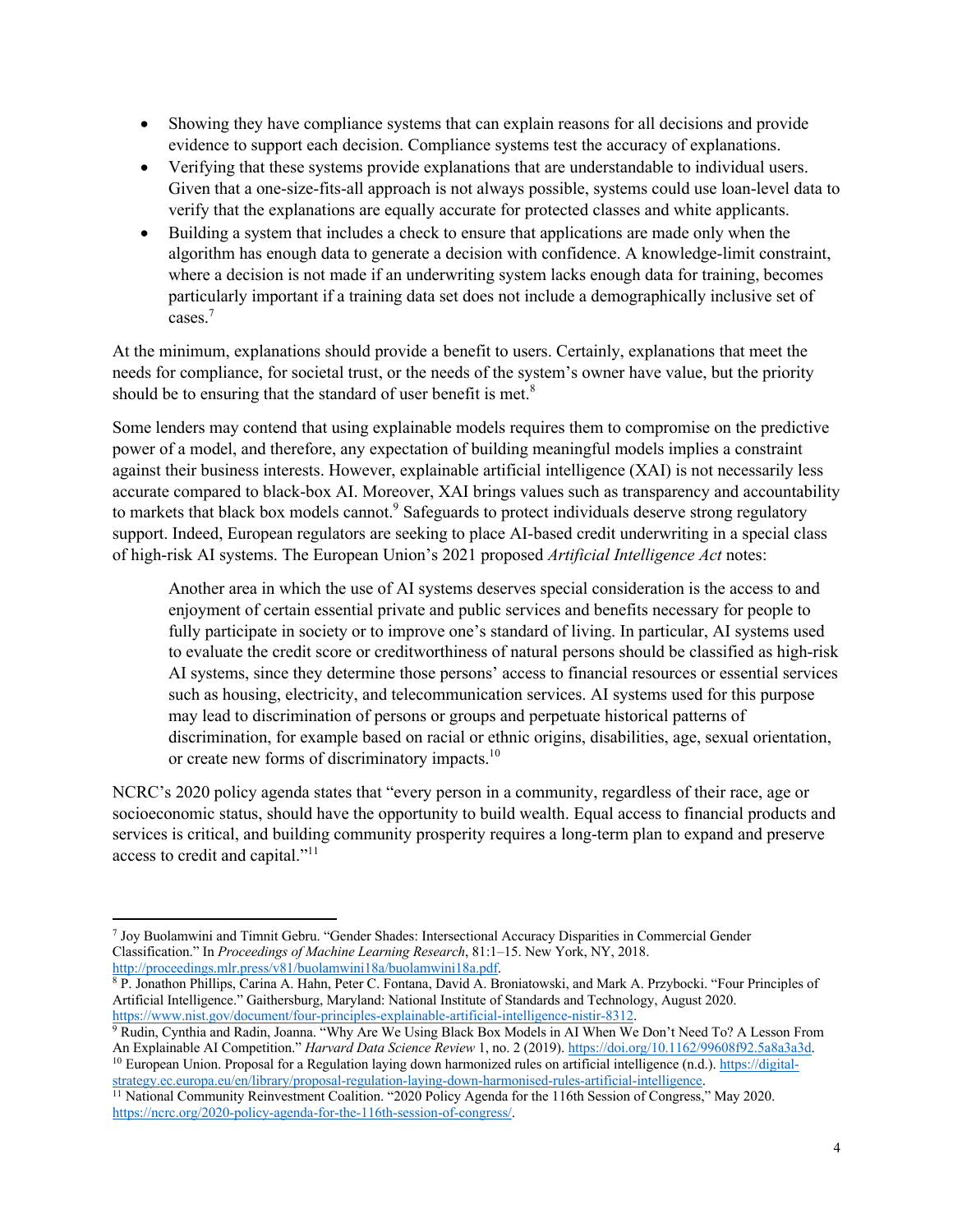The Agencies should issue a statement that unexplainable models do not comply with Regulation B.

*b. To fulfill the purpose of adverse-action notices, the CFPB should reconsider the content and form of adverse-action notices.* 

In its 2019 Fair Lending Report, the CFPB opined that the "existing regulatory framework has built-in flexibility that can be compatible with AI algorithms. For example, although a creditor must provide the specific reasons for an adverse action, the Official Interpretation to ECOA's implementing regulation, Regulation B, provides that a creditor need not describe how or why a disclosed factor adversely affected an application, or, for credit scoring systems, how the factor relates to creditworthiness."<sup>12</sup> 12 CFR  $\delta$ 1002, comment 9(b)(2)-3.

Such an approach preferences the conveniences of a lender ahead of the needs of a consumer or small business loan applicant.

In Appendix C to Part 1002, the Bureau provides its Sample Notification Forms<sup>13</sup> (SNFs) to help lenders comply with the notification requirements of 12 CFR  $\S$  1002.9(a)(2)(i). Regulation B asks creditors to disclose up to four specific reasons for an adverse decision. 12 C.F.R. §1002.9(b)(2) As if to underscore the unanimity in model construction and the close ties between Regulation B and existing industry practices, "*Part 1 Principal Reason(s) for Credit Denial, Termination, or Other Action Taken Concerning Credit*" provides lenders with a list of 23 reasons, plus one line for "other," to explain all possible adverse decisions. The explanations are already indicated, the rationale for each already accepted, and the scope of model reasoning apparently pre-determined. These strictures conflict with the complexity and nonlinearity of algorithmic lending. While the Bureau notes that Regulation B does mandate the use of any particular reasons,<sup>14</sup> lenders are likely to use the SNFs rather than take the risk of using one that has not been approved ahead of time.

The utility of those SNFs stems at least in part from their close alignment to the structure of the linear regression models used by the major credit scoring services. A similar fit does not exist for algorithmic underwriting. The SNFs are designed to work with relationship lending and systems that use linear regression. However, they are not prepared to explain algorithmic underwriting, where data sets may contain hundreds or thousands of variables.

The Bureau should build on the momentum from the 2020 Tech Sprint<sup>15</sup> to improve the structure of adverse action notice for decisions made with algorithmic underwriting. The prospect that the Bureau could give its blessing to a message that may leave the applicant without an understanding of the basis for a lender's decision must be prevented.

<sup>&</sup>lt;sup>12</sup> Consumer Financial Protection Bureau. "Fair Lending Report of the Bureau of Consumer Financial Protection." Washington, DC: Consumer Financial Protection Bureau, April 2020. https://files.consumerfinance.gov/f/documents/cfpb\_2019-fairlending\_report.pdf.

<sup>&</sup>lt;sup>13</sup> Consumer Financial Protection Bureau. "Appendix C to Part 1002 — Sample Notification Forms." Interactive Bureau Regulations 12 CFR Part 1002 (Regulation B), n.d. https://www.consumerfinance.gov/rules-policy/regulations/1002/c/.

<sup>&</sup>lt;sup>14</sup> Consumer Financial Protection Bureau. "Fair Lending Report of the Bureau of Consumer Financial Protection." Washington, DC: Consumer Financial Protection Bureau, April 2020. https://files.consumerfinance.gov/f/documents/cfpb\_2019-fairlending report.pdf.

<sup>&</sup>lt;sup>15</sup> Consumer Financial Protection Bureau. "Tech Sprint on Electronic Disclosures of Adverse Action Notices." Innovation at the Bureau, October 5, 2020. https://www.consumerfinance.gov/rules-policy/innovation/cfpb-tech-sprints/electronic-disclosurestech-sprint/.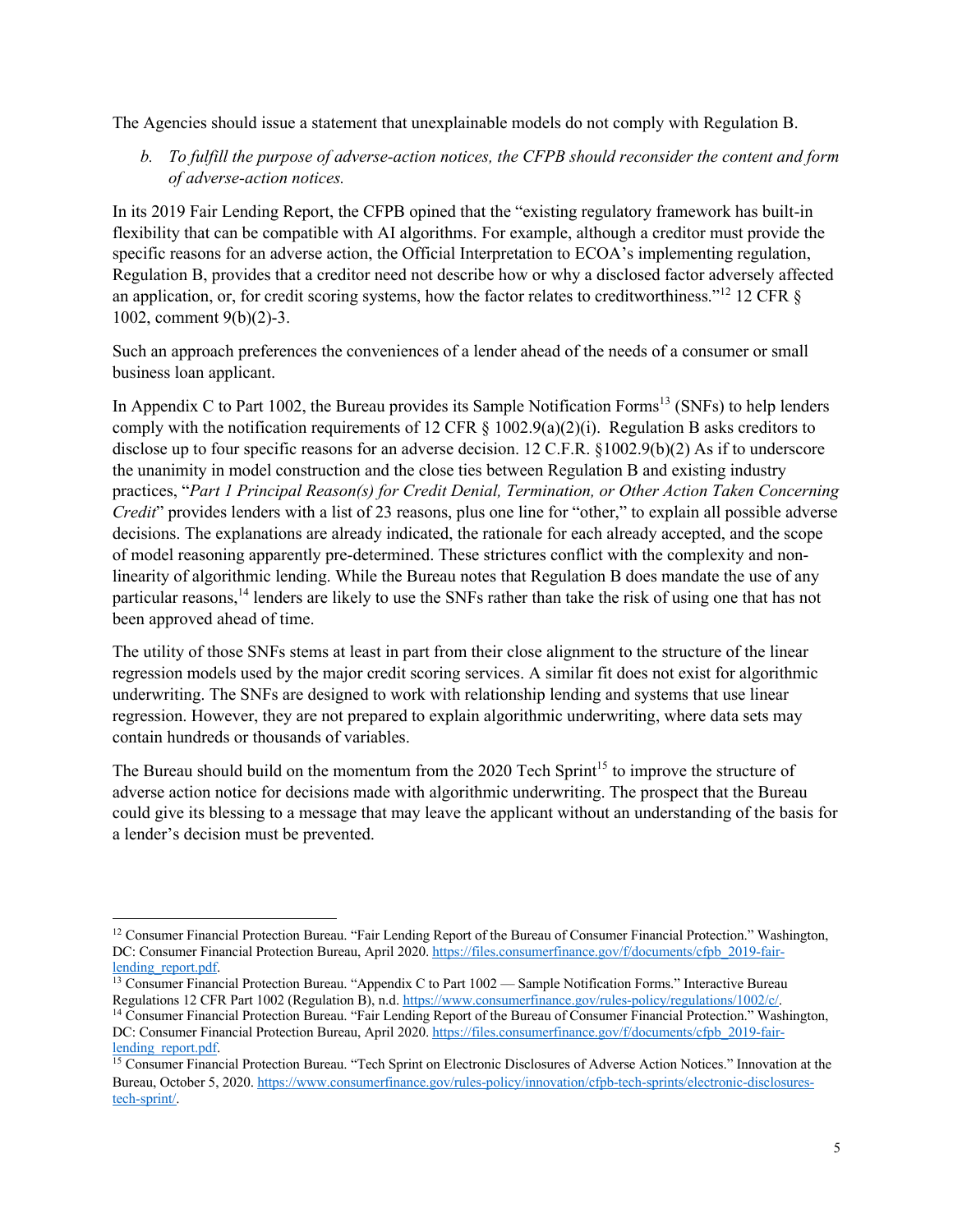The Bureau should state that a lack of explainability is not grounds to not provide interpretable adverseaction notices.

Relatedly, it should provide guidance to lenders on ways that they can use graphics and interactive tools to enhance model explainability.

# *c. The Agencies should require lenders to only use data elements that would give turned-down applicants the agency to improve their creditworthiness.*

Explainability includes actionability - but to reach actionability after a lending decision, a lender must start with an explainable system or at least one that uses post-hoc methods to accurately explain the basis for a decision. Applicants cannot understand a "black-box" model, but they are equally disempowered by a "locked box" to which they can never enter. Locked boxes are models that evaluate applicants in ways that will leave some permanently excluded from credit.

The Agencies should insist that lenders never use models constructed from data points that are unchangeable unless the creditor can show that the use of the variable serves a "substantial, legitimate, and non-discriminatory interest."16 For example, if a notice reveals that the main determinant of an adverse decision was the average SAT score of the applicant's undergraduate institution, $17$  then the applicant is left without a means to improve his chance to qualify for credit going forward. To affect the goal of creating actionable notices, a lender must exclude from its choice of data points that those that do not leave a borrower with the agency to improve on his or her creditworthiness. This example highlights a broader principle in explainability: it is much easier to realize the goal of explainability if models are initially built with that criterion in mind.<sup>18</sup> Creating post-hoc XAI, using interpretability tools or counterfactual explanations, is inherently more complicated, fundamentally less transparent, and prone to more risk.

### *d. The Agencies should shorten the time between the decision and the delivery of adverse action notices.*

Currently, lenders must notify consumers and business within 30 days after it has obtained all of the information it has considered to make a credit decision. 12 C.F.R. §1002.9(a)(1) The Bureau should revisit the length of time given to lenders to complete notification. The value of the information in an adverse action notice may degrade over time. The Bureau should provide guidance on how lenders could expedite the response, including if a lender could use a digital message in addition to the currently required written or oral statements to explain an adverse decision. 12 C.F.R. §1002.9(a)(2)

*e. The Agencies should staff and invest in the ability to test explainability, including tests for explainability among different demographic groups.*

While the level of diversity staffing in the federal government is somewhat consistent with the overall population, enormous discrepancies exist in the makeup of senior staff. In 2020, people of color held 46

<sup>&</sup>lt;sup>16</sup> Department of Housing and Urban Development. "Implementation of the Fair Housing Act's Discriminatory Effects Standard 24 CFR 100." Federal Register, February 15, 2013. Pg. 11,460 https://www.hud.gov/sites/documents/DISCRIMINATORYEFFECTRULE.PDF.

<sup>17</sup> Katherine Welbeck and Ben Kaufman. "Domino: A Blog about Student Debt." Student Borrower Protection Center. *Fintech Lenders' Responses to Senate Probe Heighten Fears of Educational Redlining* (blog), July 31, 2020. https://protectborrowers.org/fintech-lenders-response-to-senate-probe-heightens-fears-of-educational-redlining/.

<sup>&</sup>lt;sup>18</sup> Cynthia Rudin. "Stop Explaining Black Box Machine Learning Models for High Stakes Decisions and Use Interpretable Models Instead." *Nature Machine Intelligence* 1, no. 5 (May 2019): 206–15.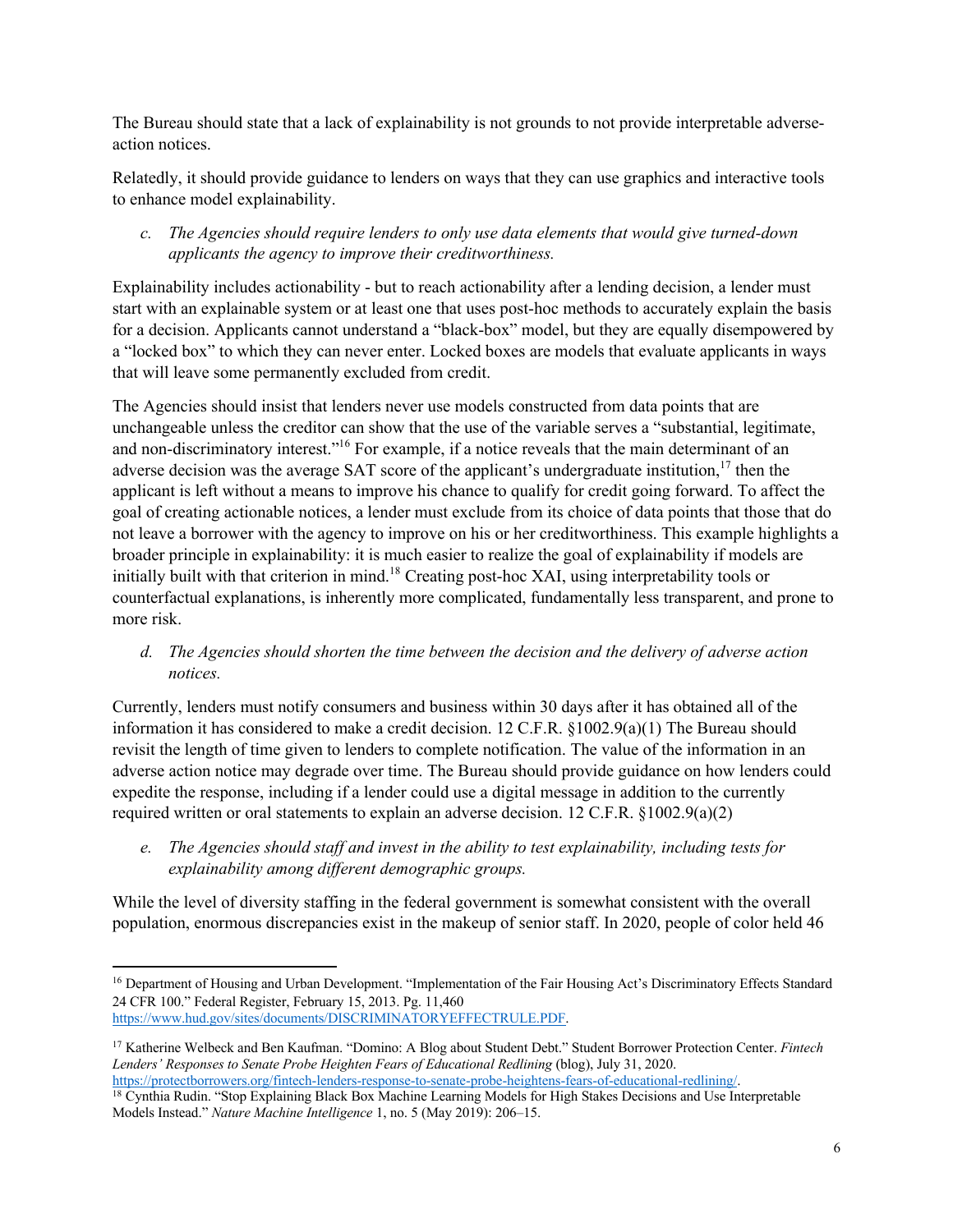percent of entry-level positions, but only 32 percent of senior-level roles and only 22 percent of career Senior Executive Service civil servants were people of color.<sup>19</sup>

Reviewing models for explainability is one of the critical aspects of artificial intelligence governance, as black-box models are by definition opaque and therein at risk of having potentially discriminatory effects.

Each Agency should commit to hiring adequate staff to supervise artificial intelligence and machine learning systems. Given that the use of these techniques is still emerging, often only for marketing purposes and only among a subset of financial institutions, it stands to reason that Agencies may still need to invest in additional expertise. Relatedly, the Agencies should devote resources to provide staff with the tools they need to supervise financial institutions that use AI and ML.

Each Agency should include staff diversity in its long-term strategic plan for supervision and enforcement of the use of artificial intelligence.

Each Agency should also commit to hiring a demographically representative staff. Agencies should strive to have staff whose demographic composition mirrors the makeup of the US population. The Agencies should commit to having a demographically diverse makeup of senior staff.

*f. The Agencies should issue a statement that models that are not explainable have heightened risks for discriminatory impacts.*

The Agencies should clarify that fair lending risk is a primary element of any overall evaluation of a financial institution's safety and soundness by defining "model risk" to include the risk of discriminatory or inequitable outcomes for consumers. By adding this element to each Agency's compliance manuals, the Agencies would link the risks of black-box models to discriminatory treatments. The use of unexplainable black box models invites disparate treatment, and the Agencies should send strong signals that lenders cannot claim a lack of understanding to defend such practices.

*g. The Agencies should address how consumers can resolve instances where incorrect data was used to evaluate their creditworthiness.*

In a 2016 study from the Federal Trade Commission ("FTC"), errors were found to exist on credit reports for 21 percent of surveyed consumers.<sup>20</sup>

The Fair Credit Reporting Act calls for consumer protections on record accuracy and identity theft.<sup>21</sup>

Unfortunately, the use of alternative data in algorithmic underwriting presupposes the use of more information. For example, a large participant in consumer non-bank online installment lending claims to have more than 10,000 data points for each adult in the United States.<sup>22</sup>

<sup>&</sup>lt;sup>19</sup> Brandon Lardy. "A Revealing Look at Racial Diversity in the Federal Government: Diversity, Equity, and Inclusion." Partnership for Public Service, July 14, 2020. https://ourpublicservice.org/blog/a-revealing-look-at-racial-diversity-in-the-federalgovernment/.

<sup>&</sup>lt;sup>20</sup> Federal Trade Commission. "Big Data: A Tool for Inclusion or Exclusion? Understanding the Issues." Washington, DC, January 6, 2016. https://www.ftc.gov/system/files/documents/reports/big-data-tool-inclusion-or-exclusion-understandingissues/160106big-data-rpt.pdf.

<sup>21</sup> Federal Trade Commission. "Fair Credit Reporting Act 15 U.S.C § 1681," September 2018. https://www.ftc.gov/system/files/documents/statutes/fair-credit-reporting-act/545a\_fair-credit-reporting-act-0918.pdf.

<sup>&</sup>lt;sup>22</sup> Elevate Credit, Inc. "Elevate: Leading the Path to Progress." Annual Report for 2018, March 2019. https://www.annualreports.com/HostedData/AnnualReportArchive/e/NYSE\_ELVT\_2018.pdf.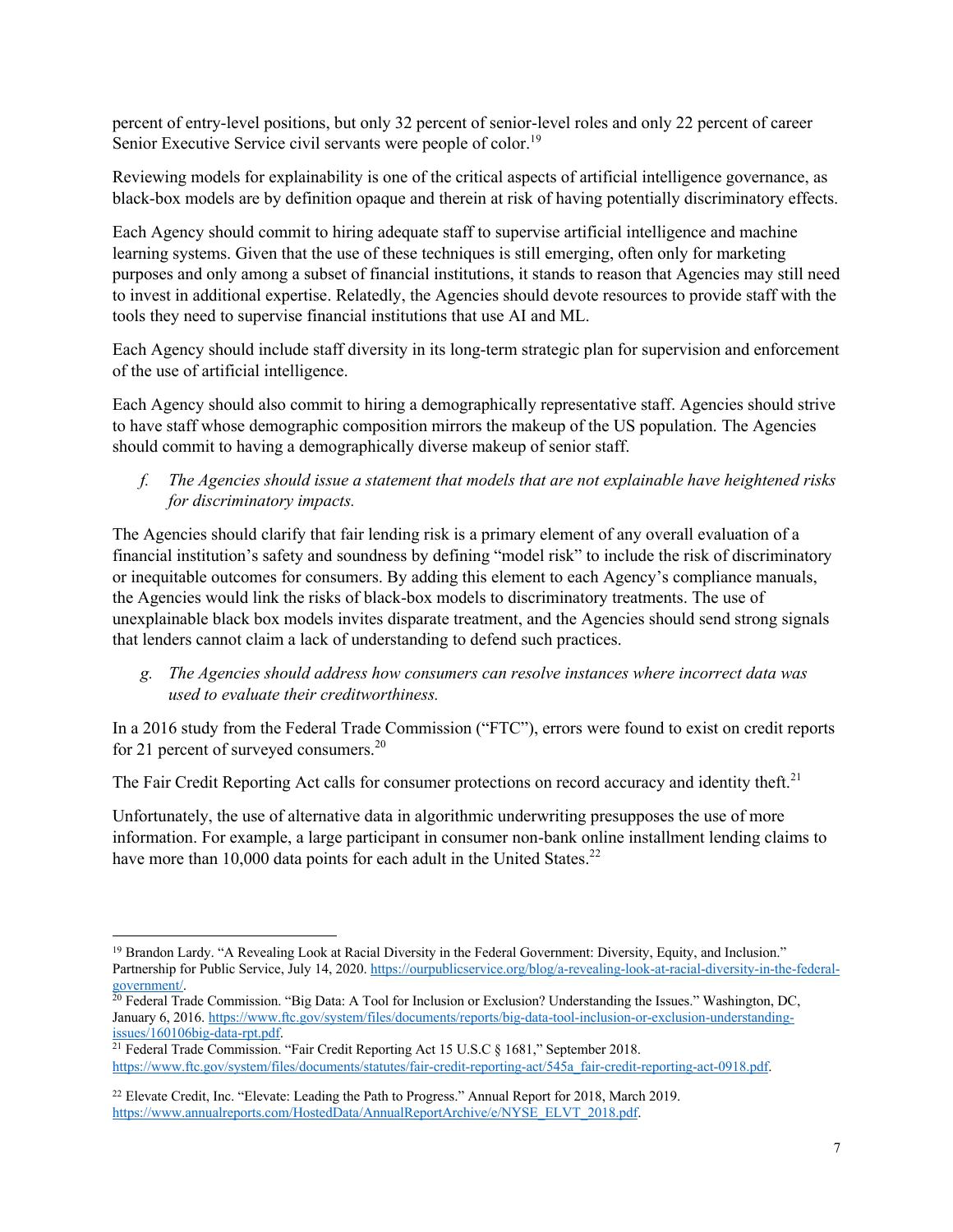A consumer who wants to check the data that was used to determine their creditworthiness would find it challenging to know the extent of information held by an underwriter, and would face insurmountable obstacles to attain and review the information. The task would be even more daunting when lenders use "black box" models.

The Agencies should provide guidance on how lenders should meet the needs of consumers who want to review the information used by lenders to evaluate applications.

Question 4) How do financial institutions using AI manage risks related to data quality and data processing? How many, if at all, have control processes or automated data quality routines charged to address the data quality needs of AI? How does risk management for alternative data compare to that of traditional data? Are there any barriers or challenges that data quality and data processing pose for developing, adopting, and managing AI? If so, please provide details on those barriers or challenges.

- AND -

### Question 5) Are there specific uses of AI for which alternative data are particularly effective?

Alternative data presents a challenge for risk management. Financial institutions seeking to expand access to credit and services have good reason to consider sources of data other than the traditional measures of creditworthiness, like established credit scores, which include their own biases.<sup>23</sup> Adding to the toolbox of available data can aid a financial institution in reaching out to underserved communities while at the same time diversifying its customer base and improving its long-term financial stability.

Using alternative data also presents unique risks for financial institutions. The data may demonstrate promise at one snapshot in time. However, the impacts over a more extended period may not have been measured, or the data may have been successfully implemented in another country with a more homogenous population but without needed safety and soundness oversight. Thus, some alternative data might not be viable here or present different risks given our diverse population, segregation patterns, and regulatory systems. The alternative data may also introduce its own yet unrecognized bias into the system.<sup>24</sup>

However, alternative data can be very beneficial for supporting the financial inclusion of individuals who would otherwise fall outside of coverage by national credit reporting institutions. According to a 2015 study from the CFPB, 26 million consumers were credit invisible in 2010, and another 19 million either lacked enough information to be fully scored or did not have a recent credit history.<sup>25</sup>

*a) The Agencies should supervise and take enforcement action where lenders are unable to demonstrate they have effectively performed disparate impact analysis of their own use of AI and alternative data, including that provided by third-parties.* 

<sup>&</sup>lt;sup>23</sup> J. Jatgiana and C. Lemiuex. "The Role of Alternative Data and Machine Learning in Fintech: Evidence from the Lending Club Platform." Philadelphia, Pennsylvania: Federal Reserve Bank of Philadelphia, January 2019.

<sup>24</sup> Preston Gralla. "Computerworld: Opinion" *Amazon Prime and the Racist Algorithms* (blog), May 11, 2016. https://www.computerworld.com/article/3068622/amazon-prime-and-the-racist-algorithms.html.

<sup>25</sup> Kenneth P. Brevoort, Philipp Grimm, and Michelle Kambara. "Data Point: Credit Invisibles." Washington, DC: Consumer Financial Protection Bureau, May 2015. https://files.consumerfinance.gov/f/201505\_cfpb\_data-point-credit-invisibles.pdf.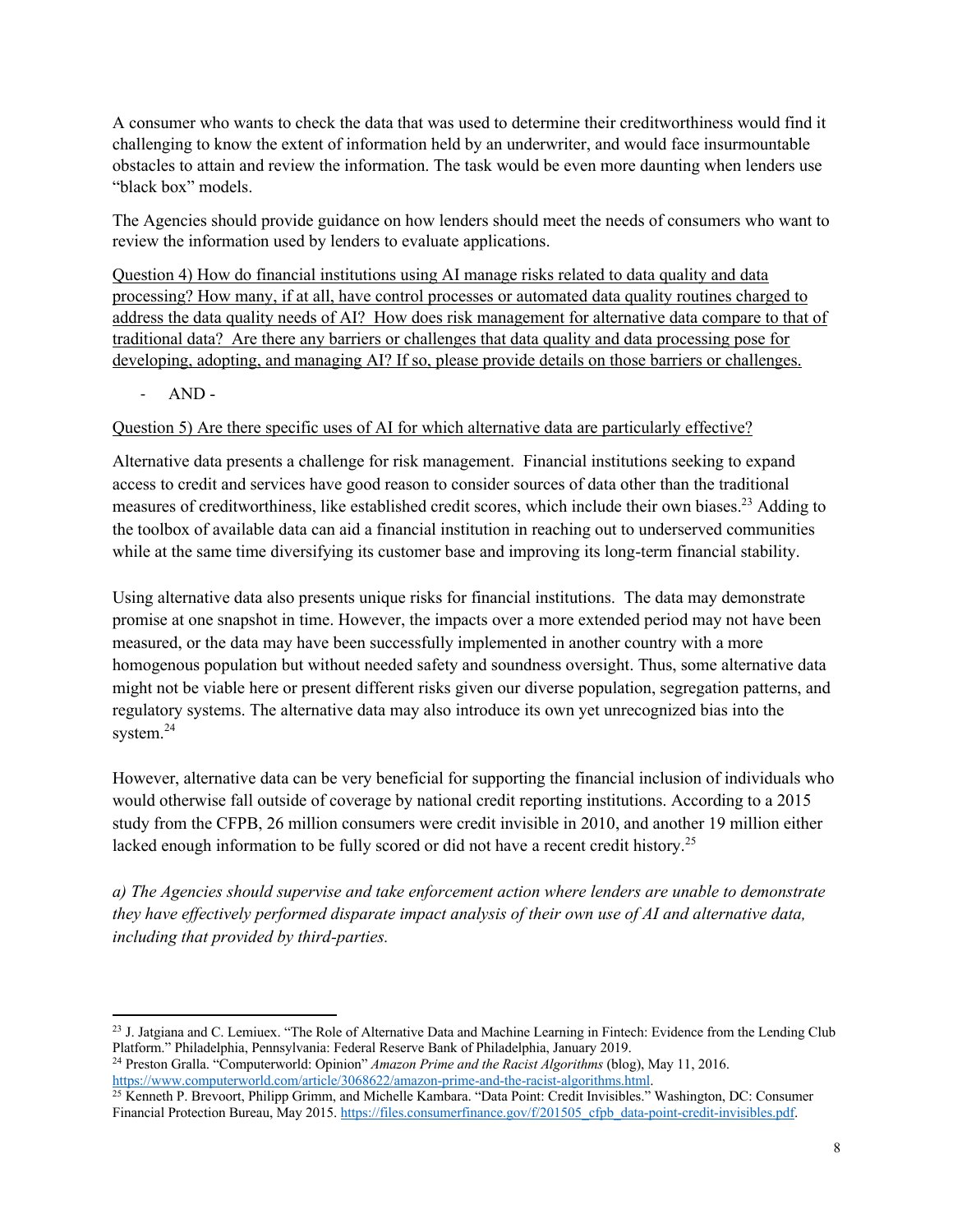A financial institution can address these risks if its compliance management system (CMS) is rigorous and demonstrates a commitment to diversity not only in the way it evaluates possible uses of alternative data, including disparate impact analysis but also in its oversight of vendors and data providers.

Until recently, many of the largest financial institutions advocated for only limited accountability for their use of AI and alternative data, particularly when lenders used models and data purchased from third parties. The debate over HUD's 2020 Disparate Impact Rule revealed a growing rift between those financial institutions that embraced the importance of disparate impact analysis of all models and data used, including information provided by a vendor, and those that did not. Several of the most prominent financial services trade associations successfully advocated that the HUD disparate impact rule include provisions excluding any accountability for third-party models and data.26 Only recently, as racial inequality has been in the spotlight, have many of those same financial institutions and trade associations reevaluated the extent of accountability that their constituents should bear as a result of their practices.<sup>27</sup>

# *b) The Agencies should make it clear that all financial institutions are accountable for ensuring they have a strong CMS that includes rigorous evaluations of their use of AI and alternative data.*

The Agencies can aid the financial industry in promoting accountability by providing guidance on what is practically significant disparate impact, what data, including demographic data, can be used in selftesting, providing examples of what constitutes a substantial legitimate business justification for disparate impact and how and when financial institutions should implement alternatives analyses.

Some financial institutions have already embraced a disparate impact framework for the use of AI and alternative data and asked for regulatory guidance to help successfully implement that framework. The Innovation Council's Disparate Impact Statement (DI Statement) unequivocally affirms the signatories' commitment to using a disparate impact framework to review their use of AI, models, and alternative data. (*See Appendix*) The DI Statement also asks the Bureau to provide additional guidance on appropriate disparate impact tolerances, self-testing methods, and use of alternatives testing, as well as clarifying that financial industry compliance with the Equal Credit Opportunity Act (ECOA) requires as part of the disparate impact framework that a financial institution demonstrates a substantial legitimate business interest.28 The DI Statement is entirely consistent with not only the CFPB's Responsible Business Conduct Bulletin,<sup>29</sup> but also the Office of Comptroller of the Currency's third-party oversight

<sup>&</sup>lt;sup>26</sup> "Comments of the American Bankers Association, Consumer Bankers Association, and Housing Policy Council in Support of Proposed Amendments to the Fair Housing Act's Disparate Impact Standard to Reflect United States Supreme Court Precedent," October 18, 2019. https://www.aba.com/-/media/documents/comment-letter/joint-hud-disparate-impact-101819.pdf. <sup>27</sup> Emily Flitter. "Big Banks' 'Revolutionary Request: Please Don't Weaken This Rule." New York Times. July 16, 2020. https://www.nytimes.com/2020/07/16/business/banks-housing-racial-discrimination.html

<sup>28</sup> National Community Reinvestment Coalition, Lending Club, Affirm, Varo Bank, Oportun, PayPal, and Square. "NCRC, Fintechs Call On CFPB To Clarify Applying Fair Lending Rules To Artificial Intelligence." National Community Reinvestment Coalition, June 29, 2021. https://www.ncrc.org/ncrc-fintechs-call-on-cfpb-to-clarify-applying-fair-lending-rules-to-artificialintelligence/.

<sup>&</sup>lt;sup>29</sup> Consumer Financial Protection Bureau. "Responsible Business Conduct: Self-Policing, Self-Reporting, Remediation, and Cooperation," June 25, 2013. https://files.consumerfinance.gov/f/201306\_cfpb\_bulletin\_responsible-conduct.pdf.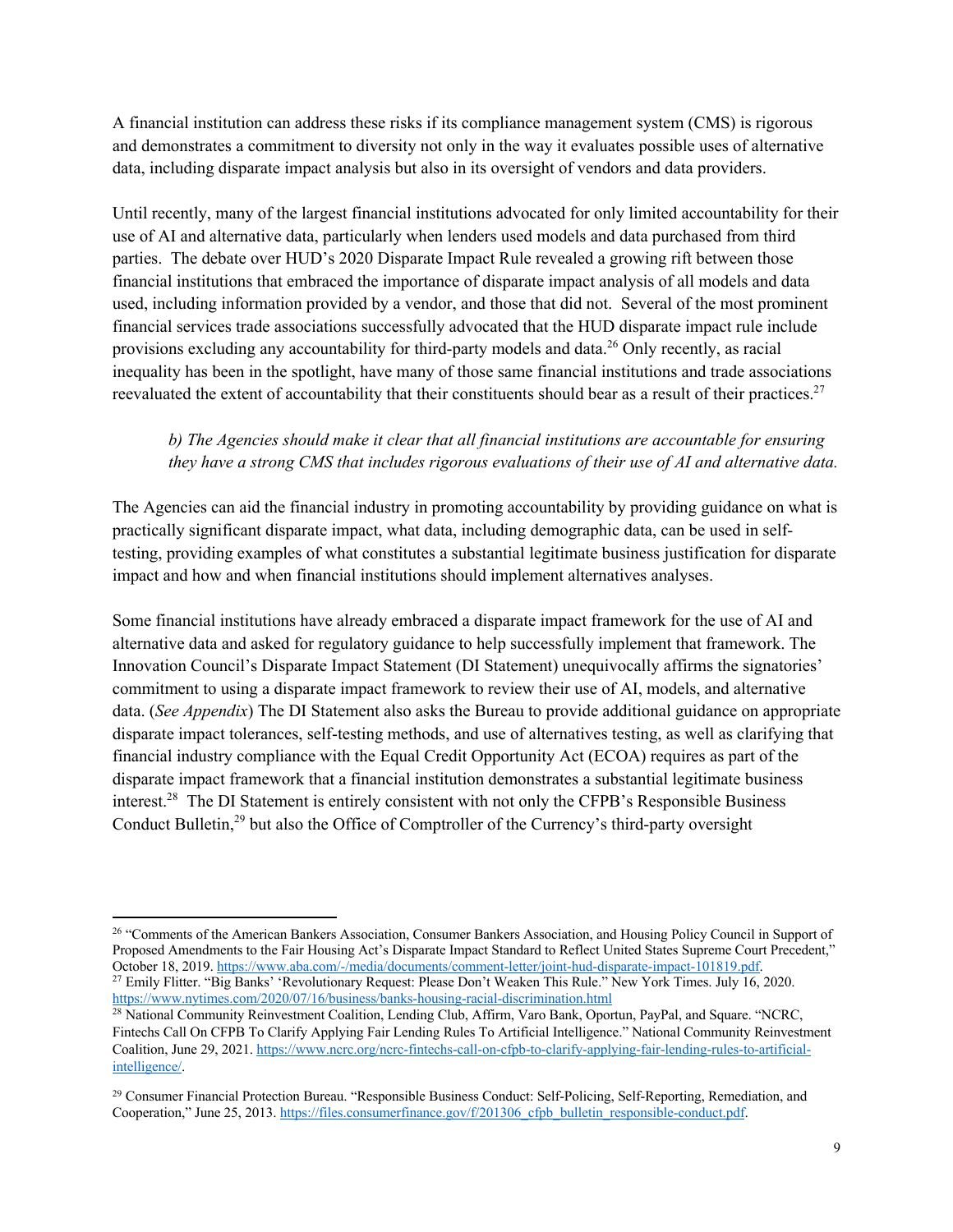requirements,<sup>30</sup> but goes a step further to ask for specific guidance from the regulatory community, particularly the CFPB, to provide more granularity in methods for maintaining an effective disparate impact framework.

- Question 11) What techniques are available to facilitate or evaluate the compliance of AI-based credit determination approaches with fair lending laws or mitigate risks of noncompliance? Please explain these techniques and their objectives, limitations of those techniques, and how those techniques relate to fair lending legal requirements.
	- and -

Question 12) What are the risks that AI can be biased and/or result in discrimination on prohibited bases? Are there effective ways to reduce the risk of discrimination, whether during development, validation, revision, and/or use? What are some of the barriers to or limitations of those methods?

The Agencies must apply their supervisory and enforcement powers to require lenders to refine their models and hold them accountable for the disparate impacts posed by models.

The Agencies should:

*a) Build and maintain an independent testing data set, to be housed at the Federal Financial Institutions Examination Council, that can be a resource for reviewing models and potentially for identifying errors in training data sets used by lenders.*

A testing data set should be expansive, updated regularly, and sample a demographically representative of the US population. By making the testing data set extensive and inclusive of a diverse sample of applicants, the risk of overfitting will be minimized. The testing data set should not underrepresent or overrepresent the share of protected class applicants.

The Agencies should also review training data sets used to develop algorithmic models. The Agencies should include insufficient training data as a model risk factor and as a risk factor for fair lending when a data set does not have a representative cross-section of applicants from all demographic groups.

Precedent exists to support the construction and maintenance of a training data set. The Bureau's Consumer Credit Panel (CCP) contains a large sample of de-identified credit bureau records. With the CCP, the Bureau reviews the state of play in credit markets. The database contributes to the Bureau's ability to supervise markets, may hasten the power of the Bureau to address problems in real-time, and enhances the work of its Office of Research. For example, the Bureau used the CCP for its April 2020 Special Issue Brief on the early effects of the COVID-19 pandemic on credit applications.<sup>31</sup>

*b) Provide guidance on the disparate impact standard by updating the language to state that the creditor practice must meet a "substantial, legitimate, nondiscriminatory interest."*

<sup>30</sup> Policy Statement on Discrimination in Lending" (59 Fed. Reg. 18266 (April 15, 1994)); OCC Bulletin 1997-24, "Credit Scoring Models: Examination Guidance"; OCC Bulletin 2011-12, 'sound Practices for Model Risk Management: Supervisory Guidance on Model Risk Management"; OCC Bulletin 2013-29, "Third-Party Relationships: Risk Management"; and OCC Bulletin 2017-43, "New, Modified, or Expanded Bank Products and Services: Risk Management Principles.

<sup>&</sup>lt;sup>31</sup> Consumer Financial Protection Bureau. "The Early Effects of the COVID-19 Pandemic on Credit Applications." Special Issue Brief. Office of Research, April 2020. https://files.consumerfinance.gov/f/documents/cfpb\_issue-brief\_early-effects-covid-19credit-applications\_2020-04.pdf.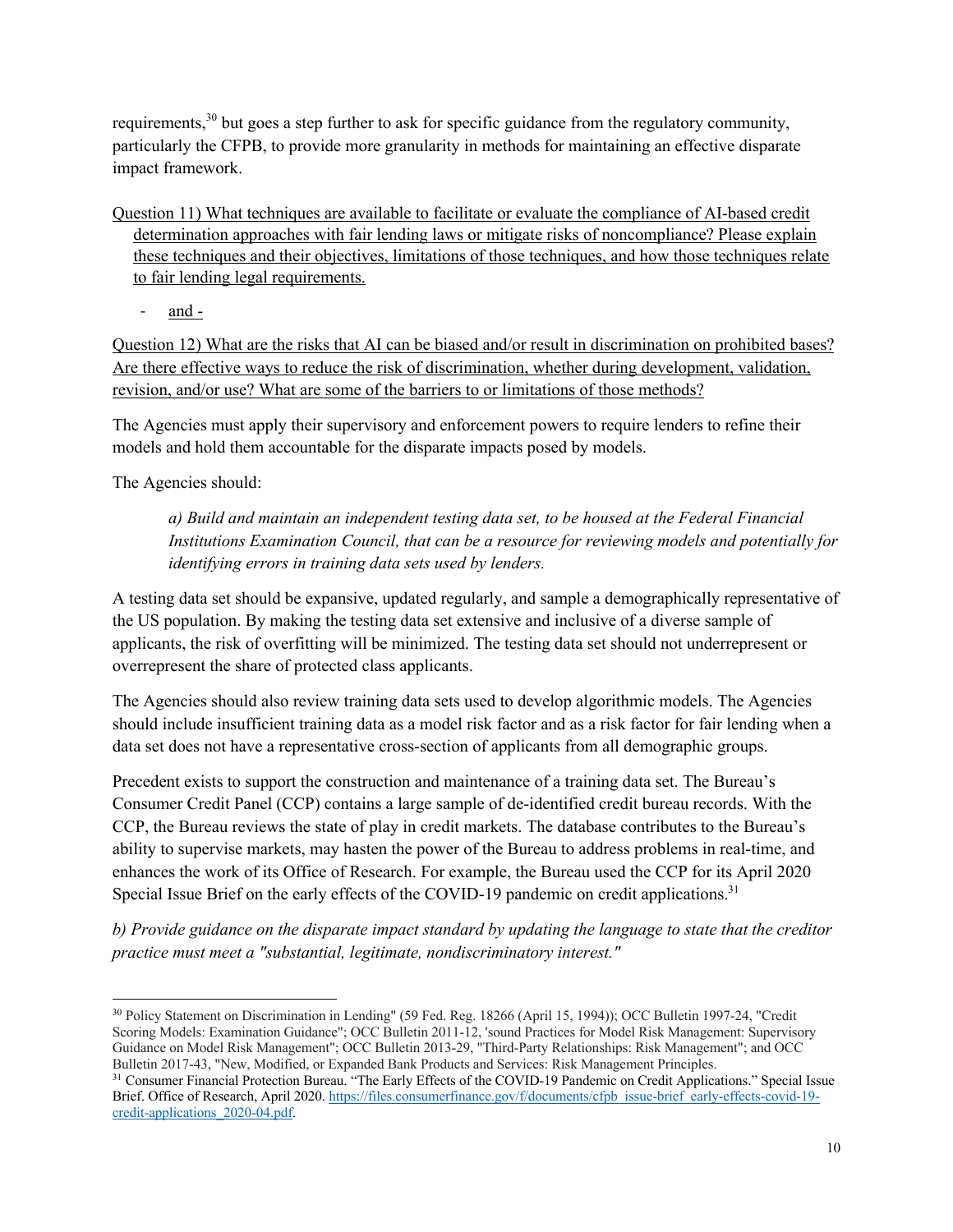The Agencies should consider how lenders can be encouraged to develop less discriminatory alternatives to biased models and clarify how those efforts can occur while still accommodating a lender's legitimate business objectives.

Academic research demonstrates that "reducing discrimination to a reasonable extent is possible while maintaining a relatively high profit"<sup>32</sup> and our engagement with private testing companies reveals the same perspective. Ever-increasing gains to computing power make it possible for modelers and compliance professionals to quickly search for less discriminatory models that still maintain predictive power.33

The chart below shows how iterative improvements in modeling can lead to gains in fairness and accuracy. The y-axis shows the accuracy of a model, where a score of 100 percent is equivalent to the accuracy of the baseline model. The x-axis shows the change in the disparate impact ratio, where a score of 100% is equally disparate and scores of less than 100% have lower adverse impact ratios (AIRs).



Source: Hall, Cox, Dickerson, Kannan, Kulkarni, and Schmidt<sup>34</sup>

The modeler built ten models that reduced the level of disparate impact. Of those, two increased on prior levels of model quality (predictive power of default) and only one demonstrated a reduction in model quality of more than five percentage points. One conclusion would be adopting any model that could

<sup>&</sup>lt;sup>32</sup> Nikita Kozodoi, Johannes Jacob, and Stefan Lessmann. "Fairness in Credit Scoring: Assessment, Implementation, and Profit Implications." *European Journal of Operational Research* 295, no. 1 (June 2021). https://doi.org/10.1016/j.ejor.2021.06.023. <sup>33</sup> Nicholas Schmidt and Bryce Stephens. "An Introduction to Artificial Intelligence and Solutions to the Problems of Algorithmic

Discrimination." *Algorithmic Discrimination* 73, no. 2 (2019): 130–45.

<sup>34</sup> Patrick Hall, Benjamin Cox, Steven Dickerson, Arjun Ravi Kannan, Raghu Kulkarni, and Nicholas Schmidt. "A United States Fair Lending Perspective on Machine Learning." *Frontiers of Artificial Intelligence*, June 7, 2021. https://doi.org/10.3389/frai.2021.695301.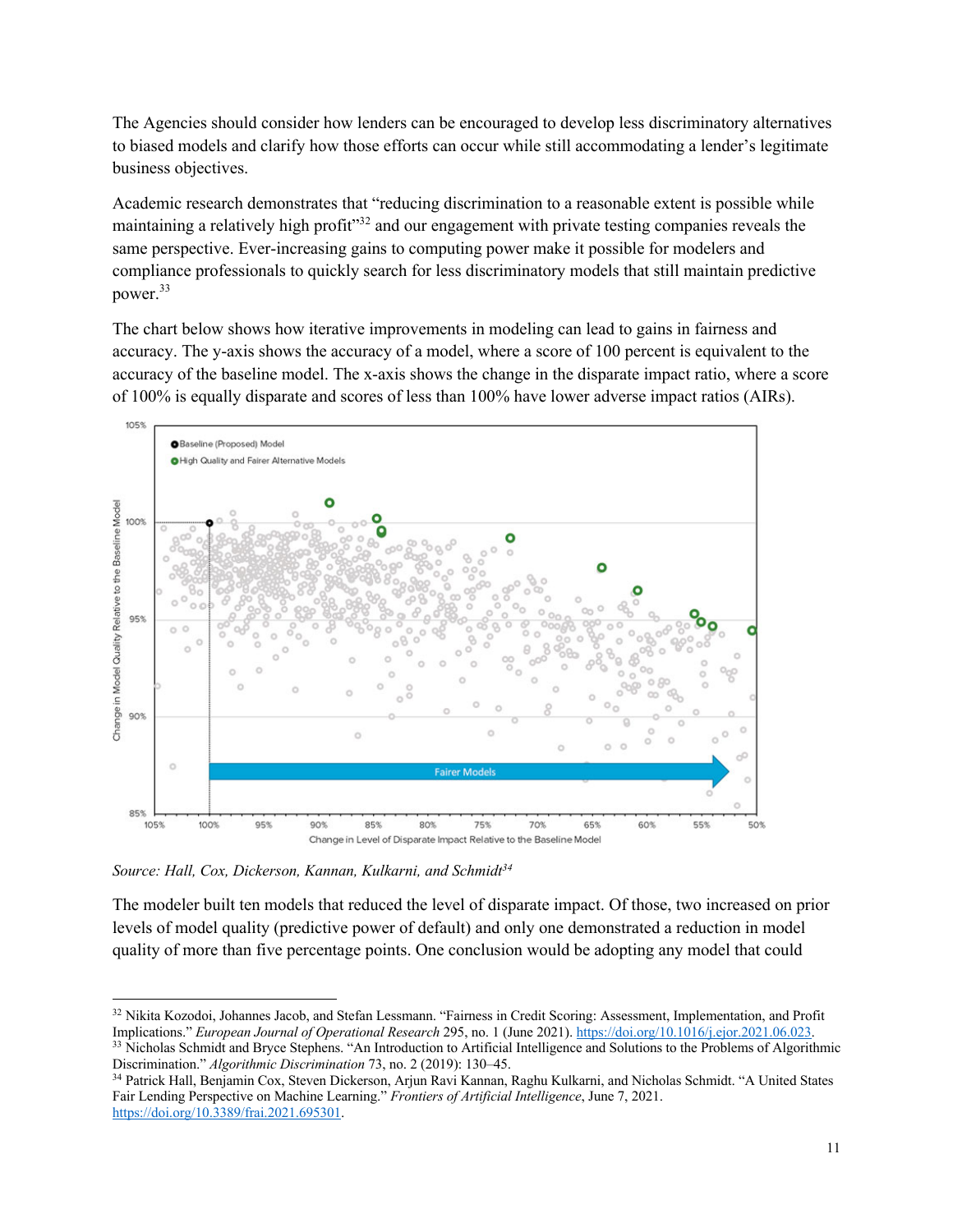achieve an improvement in both criteria. Alternatively, regulators could lend support for improvements in fairness that resulted in only minimal concessions to model quality.

We contend that the Agencies should commit to the latter approach. Such a system would require the Agencies to indicate what level of unfairness triggers a need for a new model. A post-processing measure, such as an adverse impact ratio, would provide clarity. Subsequently, the Agencies should indicate a minimum standard for fairness and appropriate ratios for improvements in fairness relative to losses in model quality.

# *c) Provide guidance on how financial institutions should test their algorithmic underwriting models to mitigate against biases against protected class members.*

Methods for mitigating bias in AI/ML models take one of three general forms: pre-process, where disparities in training data are addressed; in-process, where algorithms are trained to remove disparities while "learning;" and post-process, where models are altered in response to observed outcomes.

Pre-processing approaches consider the training data set used by the modeler. For the context of protecting against discriminatory outcomes, pre-processing can avoid situations where the data used to build a model is incomplete, not representative of the broader population, or if it is inconsistent with realworld contexts. If such procedures are not implemented, then a "garbage-in garbage-out" problem may occur. An AI/ML model is only as good as its data.

The agencies can implement methods to safeguard against overfitting by creating a publicly maintained data set for testing. While compliance efforts have tended to focus on outcomes,<sup>35</sup> an emphasis on preprocessing techniques has its own merits.

In-processing techniques consist of interventions made during the training period of model building. Adversarial debiasing allows a modeler to see which attributes contribute the most to unfairness and then change the model's weightings to optimize for fairness.<sup>36</sup>

A virtue of pre-processing and in-processing techniques is that lenders can conduct these efforts before introducing a model to the marketplace.

Post-processing approaches rely on means for measuring bias in completed models. "Drop-one" systems, where variables are removed iteratively to see their "marginal effect" on a fairness criterion, are an example of a post-processing approach. Others may involve re-construction of an algorithm rarely than merely the "drop" of one variable. Post-processing techniques can identify sources of discrimination and measure the impact of a change in a model to fairness, accuracy, or other criteria.

AIRs and standardized mean differences do not suggest specific changes, but they can measure disparate impact in a model. Although they do bear the virtue of simplicity, post-process approaches can lead to sub-optimal resolutions. These approaches can be used to create comparisons between "unfair" and "fair"

<sup>35</sup> Patrick Hall, Benjamin Cox, Steven Dickerson, Arjun Ravi Kannan, Raghu Kulkarni, and Nicholas Schmidt. "A United States Fair Lending Perspective on Machine Learning." *Frontiers of Artificial Intelligence*, June 7, 2021. https://doi.org/10.3389/frai.2021.695301.

<sup>&</sup>lt;sup>36</sup> Using Adversarial Debiasing to Reduce Model Bias and One Example of Bias Mitigation in In-Processing Stage. "Using Adversarial Debiasing to Reduce Model Bias: One Example of Bias Mitigation in In-Processing Stage." *Towards Data Science* (blog), April 21, 2020. https://towardsdatascience.com/reducing-bias-from-models-built-on-the-adult-dataset-using-adversarialdebiasing-330f2ef3a3b4.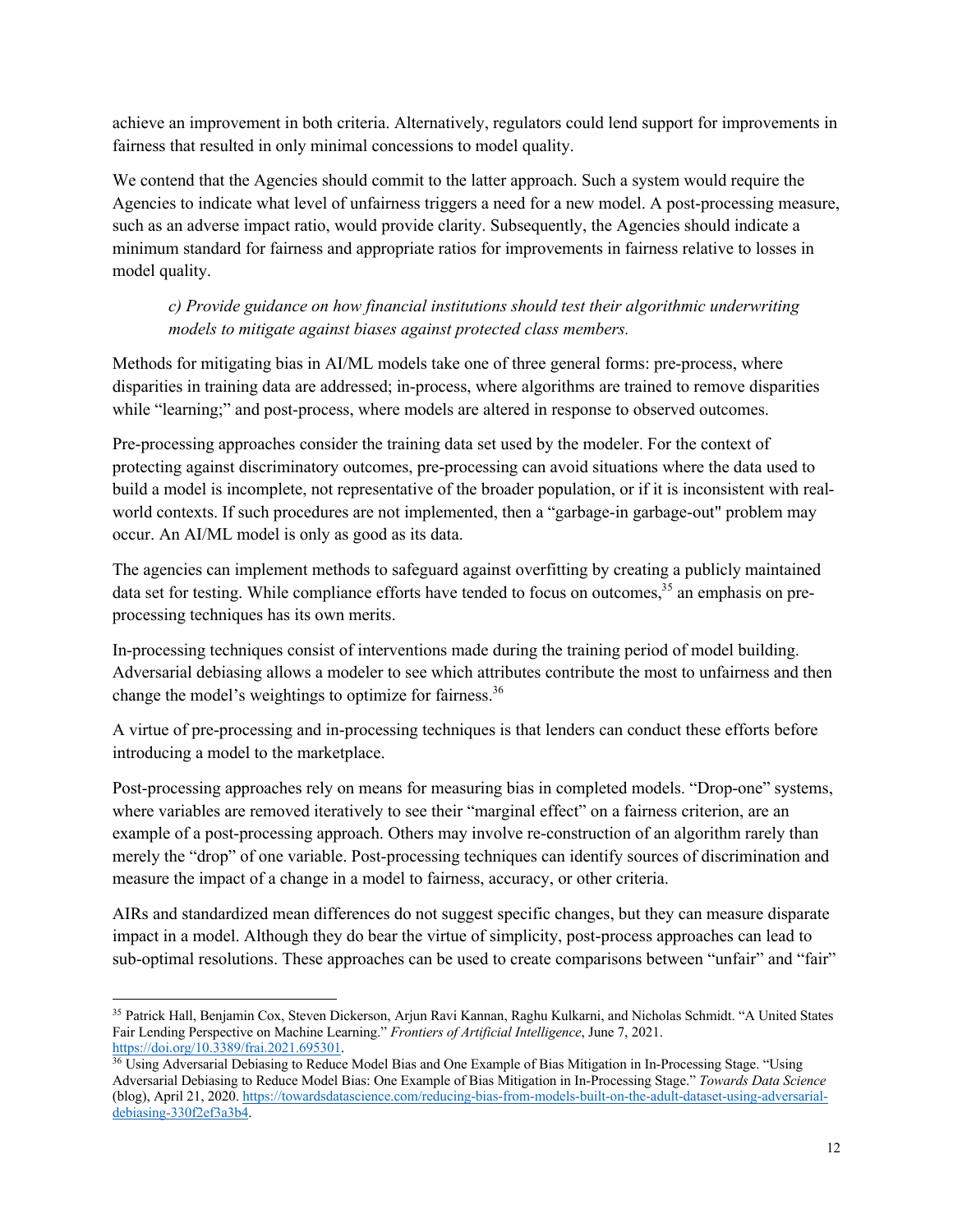models, which could then become the basis for some lenders to assert that fairness is costly, or alternatively to make it satisfactory to stop at a "slightly less unfair" model as opposed to re-iterating to a fair one.

Post-processing techniques are relatively simple to implement. From a regulatory perspective, they have value because they allow an agency to make a judgment about a system without stipulating how it should be changed. Nonetheless, the best way to simplify a model is not through post-processing but instead by beginning with an explainable training data set and model.

*d) State that lenders are responsible for algorithms and predictive models that have a disparate impact on members of protected classes, even if they are created or maintained by third parties. State that lenders should conduct their model risk assessments using independent sources.* 

Agencies should encourage lenders to conduct periodic audits of their training data sets and models.

*e) Provide guidance on the collection and analysis of demographic data for self-testing privileges.*

Efforts by lenders to conduct self-testing for compliance with fair lending rules confront challenges due to a lack of clarity from the Agencies on collecting demographic data. At the moment, mortgage lenders must collect and report data on aspects of demographic data under Regulation C implementing the Home Mortgage Disclosure Act, and a similar requirement is expected to be implemented for the collection of small business lending data pursuant to Section 1071 of the Dodd-Frank Wall Street Reform and Consumer Protection Act. However, Regulation B is not clear on when and for what purposes lenders can collect data when offering other types of credit products.<sup>37</sup>

As a result, compliance professionals use statistical methods to approximate the demographic makeup of their customers. In 2014, the CFPB published a report on the effectiveness of the Bayesian Improved Surname Geocoding (BISG) proxy method, noting that it presented improvements over previous approaches that only used surnames or geocoding.<sup>38</sup>

Nonetheless, BISG still has certain shortcomings. Most notably, while compliance professionals can use BISG to estimate the overall demographic makeup of a group of applicants, they cannot have certainty over the demographic identity of individual applicants. Moreover, given that rates of inter-racial marriage are increasing, the predictive power of the surnames in BISG may decrease. The same concerns exist for geocoding in areas with high rates of gentrification. As well, the predictive power of any BISG analysis faces constraints with smaller sample sizes. Despite these limitations, BISG is accepted by both regulators and responsible lenders as a diagnostic tool to proxy for race and ethnicity because it is reasonably accurate.

Lenders should continue to enhance their proxy methodologies through the use of self-testing. To facilitate improvements and simplify the process, lenders could benefit from considering demographic

<sup>&</sup>lt;sup>37</sup> Consumer Financial Protection Bureau. "12 CFR § 1002.15(b)(1)(ii) and commentary - Incentives for Self-Testing and Self-Correction," n.d. https://www.consumerfinance.gov/rules-policy/regulations/1002/15/.

<sup>38</sup> Consumer Financial Protection Bureau. "Using Publicly Available Information to Proxy for Unidentified Race and Ethnicity: A Methodology and Assessment." Washington, D.C.: CFPB, Summer 2014. https://files.consumerfinance.gov/f/201409\_cfpb\_report\_proxy-methodology.pdf.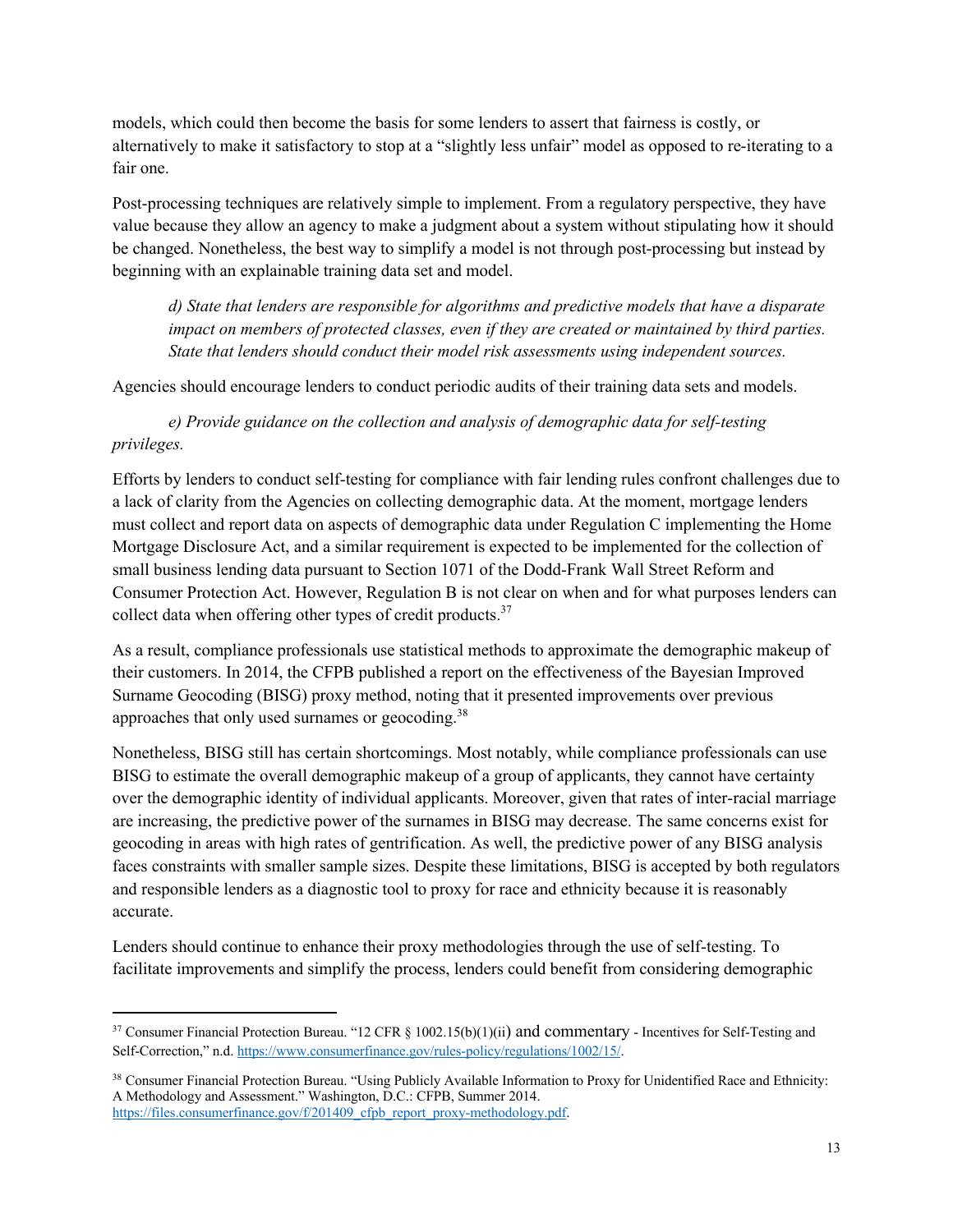data to assist with their internal fair lending compliance procedures. However, they often hesitate to do so for fear of exposing their organizations to additional compliance risk. We believe that lenders could benefit from new guidance that clarifies the extent to which they can use demographic data for selftesting, as long as that data is not included in marketing, underwriting, servicing, fraud protection, or other credit-related decisions.

In addition, please see part B of our response to Questions 4 and 5.

### **Conclusion**

NCRC applauds the decision by the Agencies to address the use of artificial intelligence, machine learning, and alternative data.

NCRC believes that future supervision, rulemaking, and enforcement of AI and ML should focus on the principles of equity, transparency, and accountability.

Our comments have focused on concerns related to the explainability of models, accountability, the use of alternative data, and the need to build safeguards to prevent discriminatory practices.

NCRC urges the Agencies to ensure that the use of AI and ML develops in ways that are nondiscriminatory. As the use of these technologies becomes increasingly widespread, urgency will build for regulators to establish safeguards. The Agencies must address these questions as soon as possible, as we face an inflection point where algorithmic underwriting may develop in ways that either add to or undermine access to fair, safe, and inclusive financial services.

We encourage the Agencies to provide guidance on how financial institutions should deploy artificial intelligence and machine learning. If the Agencies can give clear guidance on the issues outlined in our comment, it will clarify that well-intentioned actors need to build and market safe products. Indeed, without substantial changes, lenders will be unable to adequately explain adverse decisions or establish compliance systems that empower the kinds of frequent self-testing efforts that machine learning requires.

To reduce the chance of digital redlining, the Agencies should insist that all lenders build explainable models. Explainable models create safeguards against digital redlining.

Financial service regulators should hold all lenders accountable for testing their models for disparate impact, including those using alternative data developed by the lender or purchased from a third party. We encourage the Agencies to provide guidance on how and when lenders should implement alternatives.

Making a commitment to equity must include explicitly identifying discriminatory practices as a type of risk, by providing guidance on the disparate impact standard by updating the language to state that the creditor practice must meet a "substantial, legitimate, nondiscriminatory interest, and by emphasizing diversity in hiring.

Please contact me, Brad Blower (bblower@ncrc.org), or Adam Rust (arust@ncrc.org) if we can provide clarity on any of these issues or others.

Sincerely,

### **National Community Reinvestment Coalition**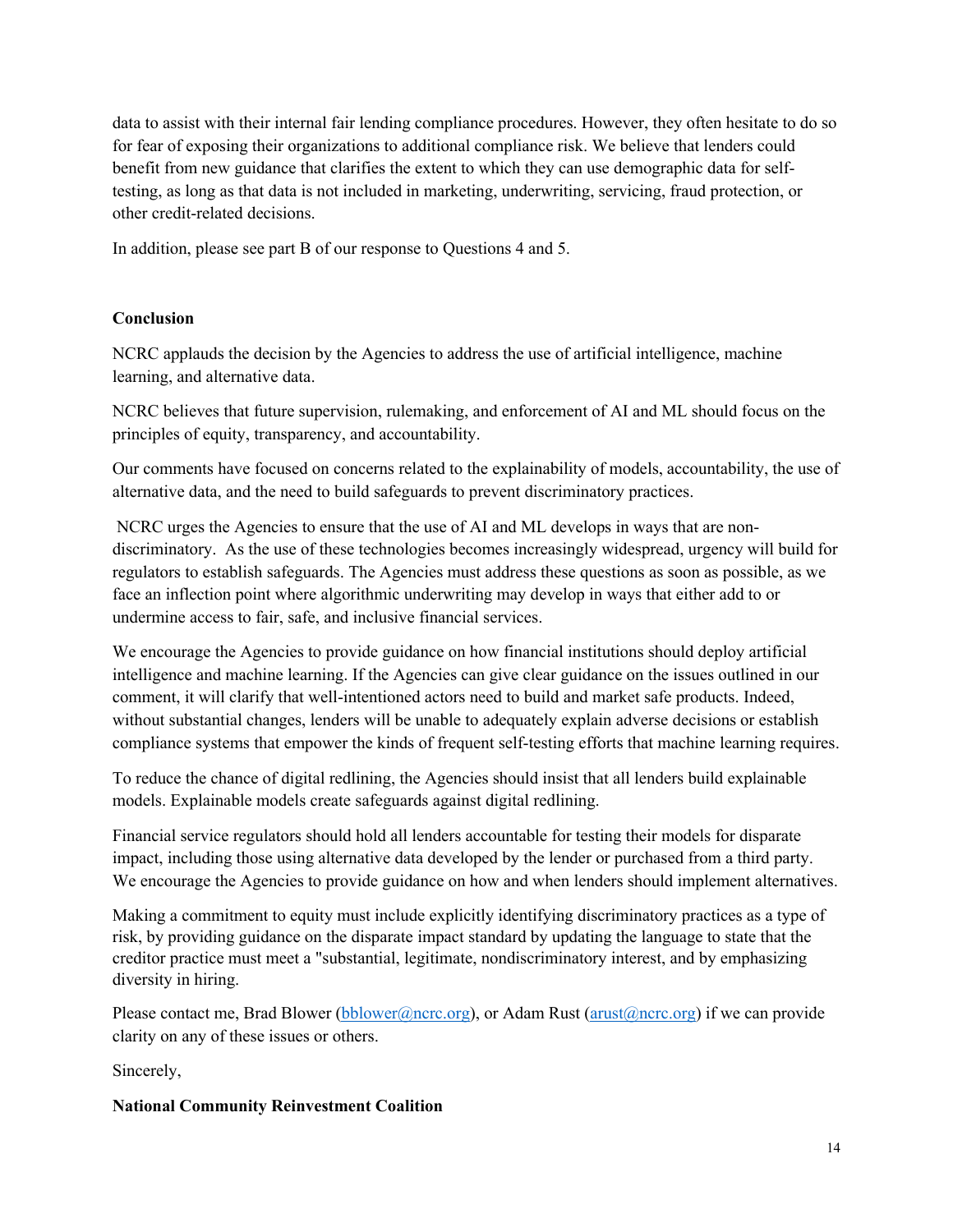Affordable Homeownership Foundation, Inc. California Reinvestment Coalition CASA of Oregon Clarifi Community Service Network Educational Fair Finance Watch Fair Housing Center of Central Indiana HOME of Greater Cincinnati Housing Justice Center Housing on Merit LINC UP MakingChange, Inc Maryland Consumer Rights Coalition Metro North Community Development Corp. National Association of American Veterans, Inc. Northwest Indiana Reinvestment Alliance Olive Hill Community Economic Development Corporation, Inc People's Self-Help Housing Public Good Law Center Southern Dallas Progress Community Development Corporation Stark County Minority Business Association United South Broadway Corporation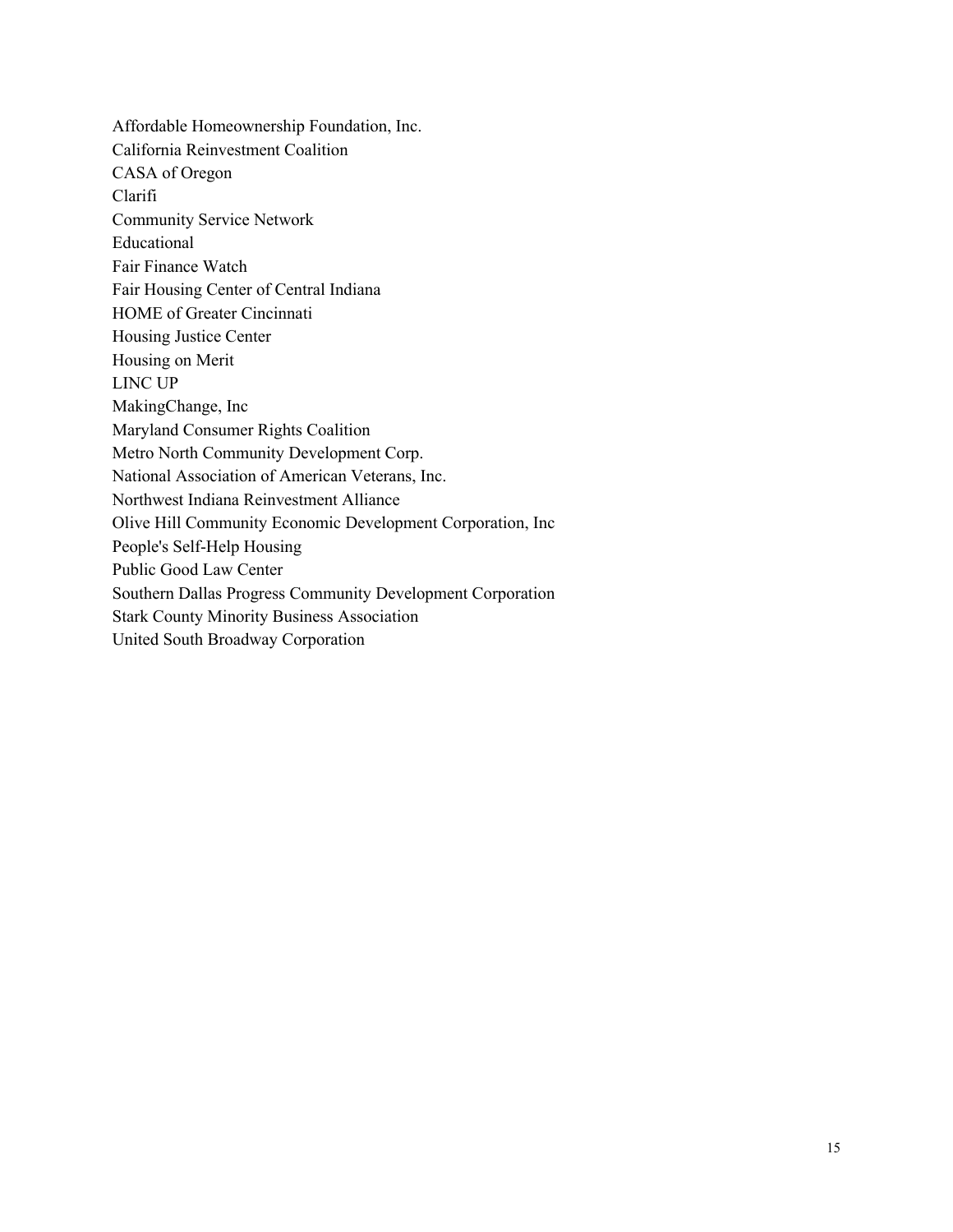#### **APPENDIX:**

#### **Statement on Request for Guidance on Implementation of Disparate Impact Rules under ECOA**

*A proposal by National Community Reinvestment Coalition's Innovation Council for Financial Inclusion.* 



Preventing discrimination in the use of algorithms and predictive models is crucial for a fair financial system in the digital age. As a group of both consumer advocates and financial services companies, we have found a shared interest in encouraging a fair lending regulatory framework that can truly address the risk of digital discrimination, while also promoting technology and data innovation that has the potential to increase financial inclusion and lower prices for consumers. We believe the avoidance of disparate impact is the core of the solution.

We appreciate disparate impact's statistical, outcomes-based approach to identifying discrimination. By assessing outcomes, rather than inputs, disparate impact addresses discrimination that can arise when decisions are the result of algorithms or data, rather than human intent. We also believe this outcomesbased approach establishes disparate impact as a pro-innovation framework for preventing discrimination. This is because it can accommodate advances in credit modeling, artificial intelligence, machine learning, and alternative data, which have the potential to increase financial inclusion, while at the same time holding these technologies accountable for addressing potential discriminatory impact. This combination of innovation and outcomes-based accountability will produce the most fair, inclusive, consumer friendly financial services ecosystem, and allow innovation to help address the "financial services deserts" by bringing the benefits of the financial system to those who are currently underserved.

We ask that the CFPB update its guidance on disparate impact to reinforce the Equal Credit Opportunity Act (ECOA) and Regulation B, for the digital age, in a manner that is designed to encourage a fair, innovative and more inclusive financial system. We believe the need for updated guidance is even greater as a result of HUD's 2020 Disparate Impact Rule. HUD's rule, currently enjoined in federal court, undermines the disparate impact framework when used under the Fair Housing Act, and if followed could become a misguided template for regulation of disparate impact under ECOA,

### *To encourage innovation and financial inclusion, the CFPB should provide further guidance on disparate impact under ECOA and Regulation B by:*

a) Specifically stating that the disparate impact framework applies to both traditional and technological underwriting techniques, including those that use artificial intelligence, machine learning, algorithms, and the use of alternative data.